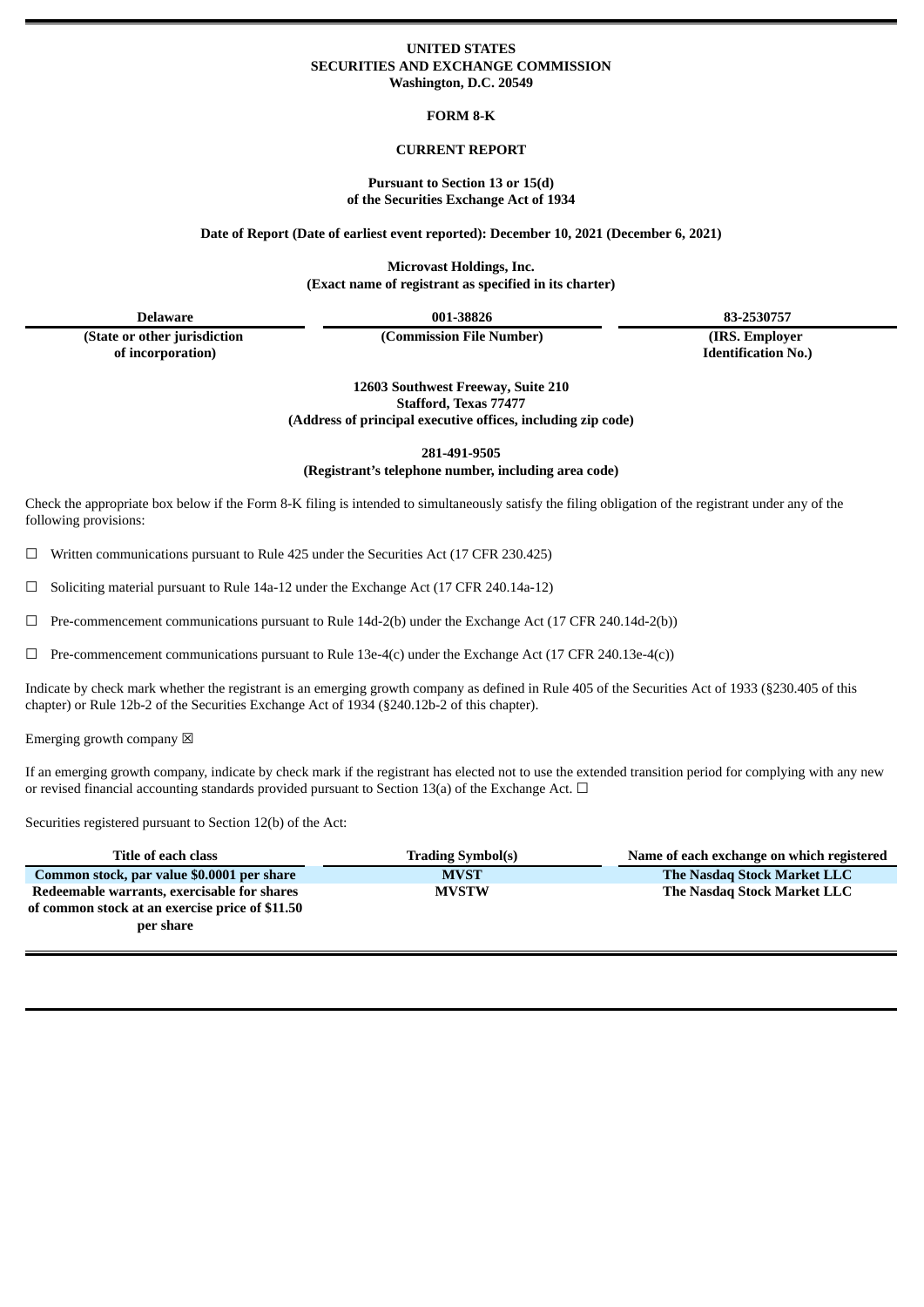### Item 4.02 Non-Reliance on Previously Issued Financial Statements or Related Audit Report or Completed Interim Review

In connection with the preparation of the financial statements for the period ended September 30, 2021 included in the Registration Statement on Form S-1 (File No. 333-258978) (as amended, the "Registration Statement"), Microvast Holdings, Inc. (the "Company") reevaluated the application of Accounting Standards Codification ("ASC") 480-10-S99, *Distinguishing Liabilities from Equity*, to the accounting classification of the Class A common stock subject to possible redemption (the "Public Shares") issued as part of the units sold in the initial public offering by Tuscan Holdings Corp. ("Tuscan"). Tuscan had previously classified a portion of the Public Shares as permanent equity. Upon further evaluation, the Company determined that the Public Shares include certain redemption features not solely within Tuscan's control that, under ASC 480-10-S99, require such shares to be classified as temporary equity in their entirety.

On December 6, 2021, the Company's management and audit committee of the board of directors (the "Audit Committee") concluded that the previously issued (i) audited balance sheet as of March 7, 2019 included in Tuscan's Annual Report on Form 10-K/A filed with the U.S. Securities and Exchange Commission (the "SEC") on June 1, 2021; (ii) audited financial statements included in Tuscan's Annual Reports on Form 10-K/A and 10-K, respectively, as of and for the periods ended December 31, 2019 and 2020; (iii) unaudited interim financial statements included in Tuscan's Quarterly Reports on Form 10-Q for the quarterly periods ended March 31, 2019, June 30, 2019, September 30, 2019, March 31, 2020, June 30, 2020, September 30, 2020 and March 31, 2021; and (iv) unaudited interim financial statements included in the Company's Quarterly Report on Form 10-Q for the quarterly period ended June 30, 2021 (collectively, the "Affected Periods") should have reported all Public Shares as temporary equity. Therefore, the financial statements for the Affected Periods, as well as the other communications with respect to the financial statements covering the Affected Periods, including management's reports on the effectiveness of internal control over financial reporting, should no longer be relied upon.

Microvast Inc. ("Legacy Microvast") completed its business combination with Tuscan on July 23, 2021. The transaction is accounted for as a reverse recapitalization under U.S. GAAP, under which Tuscan is treated as the "acquired" company for financial reporting purposes. Accordingly, the financial statements of the Company represent a continuation of the financial statements of Legacy Microvast, with the business combination being treated as the equivalent of Legacy Microvast issuing stock for the net assets of Tuscan, accompanied by a recapitalization. The net assets of Tuscan are stated at historical costs, with no goodwill or other intangible assets recorded, and are consolidated with Legacy Microvast's financial statements on the closing date. Operations prior to the business combination are presented as those of Legacy Microvast. The Company reflected the effect of the reverse recapitalization in its unaudited interim financial statements included in the Company's Quarterly Report on Form 10-Q for the quarterly period ended September 30, 2021. In addition, the Company is retroactively restating Legacy Microvast's historical financial statements for the three years ended December 31, 2020 to reflect the effect of the reverse recapitalization.

As the Public Shares classification error relates solely to Tuscan's financial statements in periods preceding the business combination, the Company does not intend to amend or restate such financial information for the Affected Periods. The financial information presented therein should not be relied upon.

The Company's management has concluded that, in light of the Public Shares classification error described above, a material weakness existed in Tuscan's internal control over financial reporting and that Tuscan's disclosure controls and procedures were not effective.

The Company's management and the Audit Committee have discussed the matters described above with Marcum LLP, Tuscan's independent registered public accounting firm prior to the business combination.

## **Item 7.01 Regulation FD Disclosure**

The information set forth under 4.02 is incorporated into this Item 7.01 by reference.

On December 10, 2021, the Company issued a press release related to the matters described in Item 4.02. A copy of the press release is included as Exhibit 99.1 and incorporated herein by reference.

The information furnished pursuant to this Item 7.01 shall not be deemed to be "filed" for purposes of Section 18 of the Securities Exchange Act of 1934, as amended, and will not be incorporated by reference into any filing under the Securities Act, unless specifically identified therein as being incorporated therein by reference.

### **Item 9.01 Financial Statements and Exhibits**

**(d)** *Exhibits*

| <b>Exhibit No. Description</b> |                                                                             |
|--------------------------------|-----------------------------------------------------------------------------|
|                                |                                                                             |
| 99.1                           | Press Release dated December 10, 2021                                       |
| 104                            | Cover Page Interactive Data File (embedded within the Inline XBRL document) |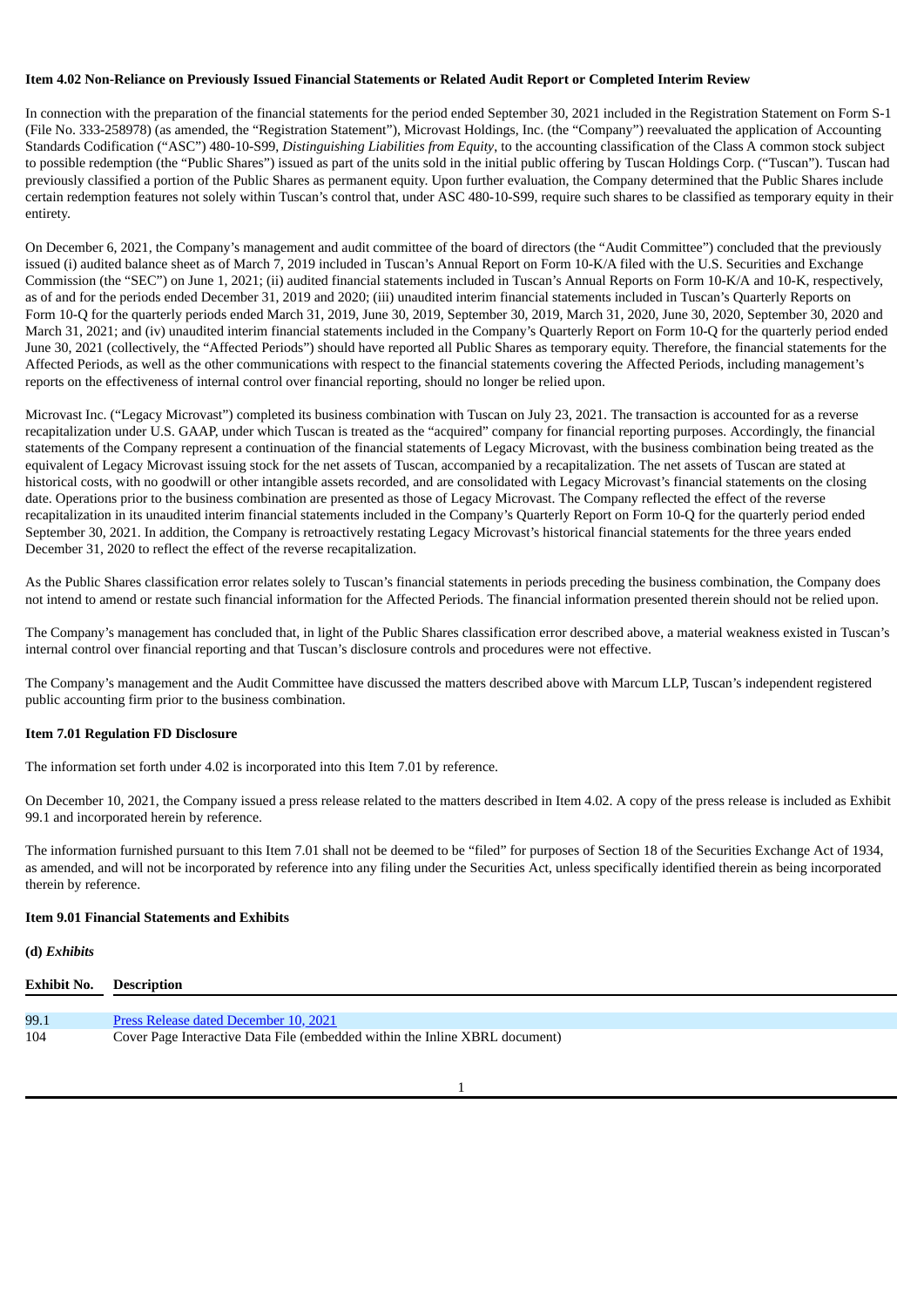## **SIGNATURES**

Pursuant to the requirements of the Securities Exchange Act of 1934, the registrant has duly caused this report to be signed on its behalf by the undersigned hereunto duly authorized.

# Date: December 10, 2021 **MICROVAST HOLDINGS, INC.**

By: /s/ Yanzhuan Zheng Name: Yanzhuan Zheng Title: Chief Financial Officer